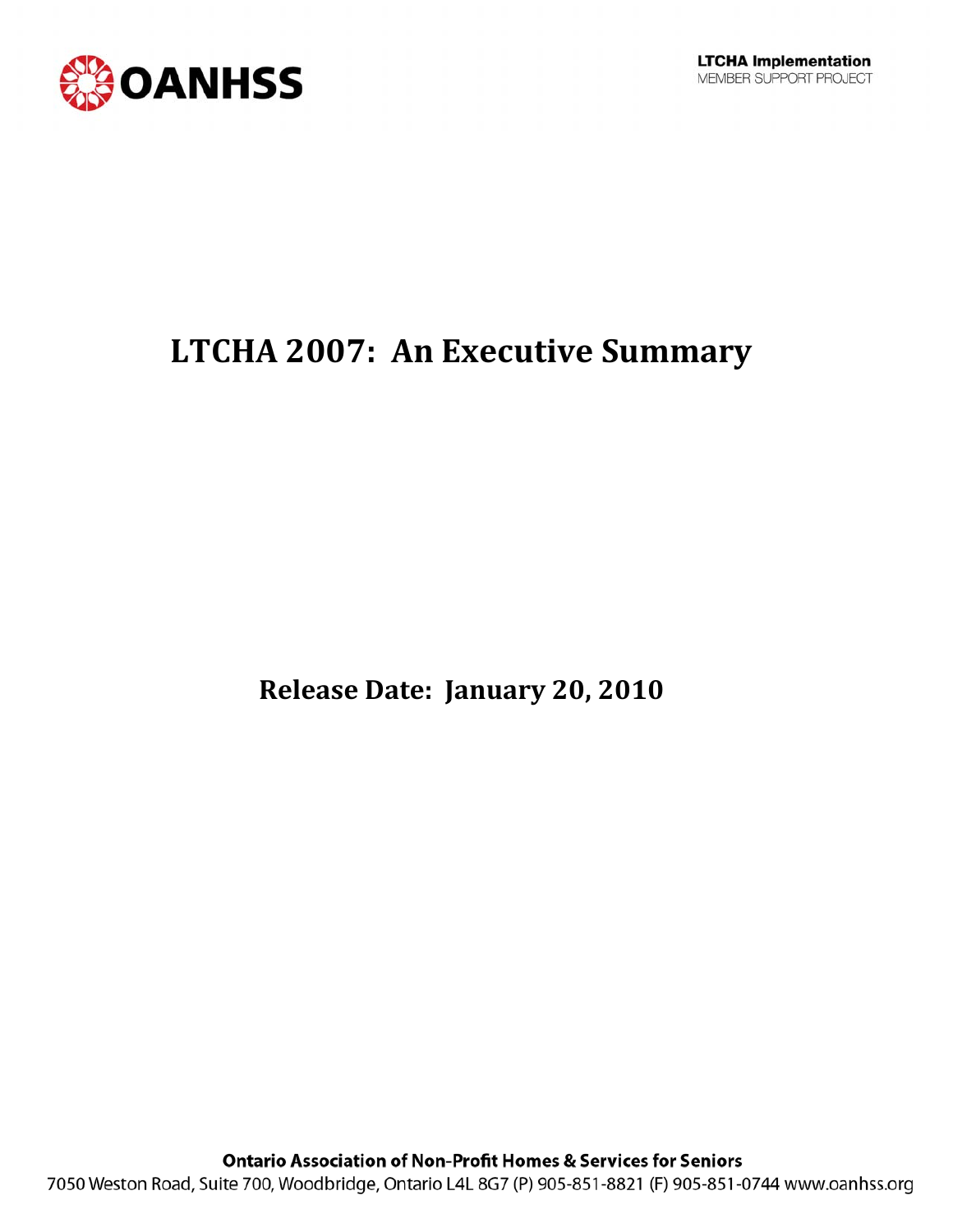

# PACKAGE CONTENTS

### 1. LTCHA 2007: An Executive Summary

### 2. LTCHA Scope and Key Requirements

**Ontario Association of Non-Profit Homes & Services for Seniors** 7050 Weston Road, Suite 700, Woodbridge, Ontario L4L 8G7 (P) 905-851-8821 (F) 905-851-0744 www.oanhss.org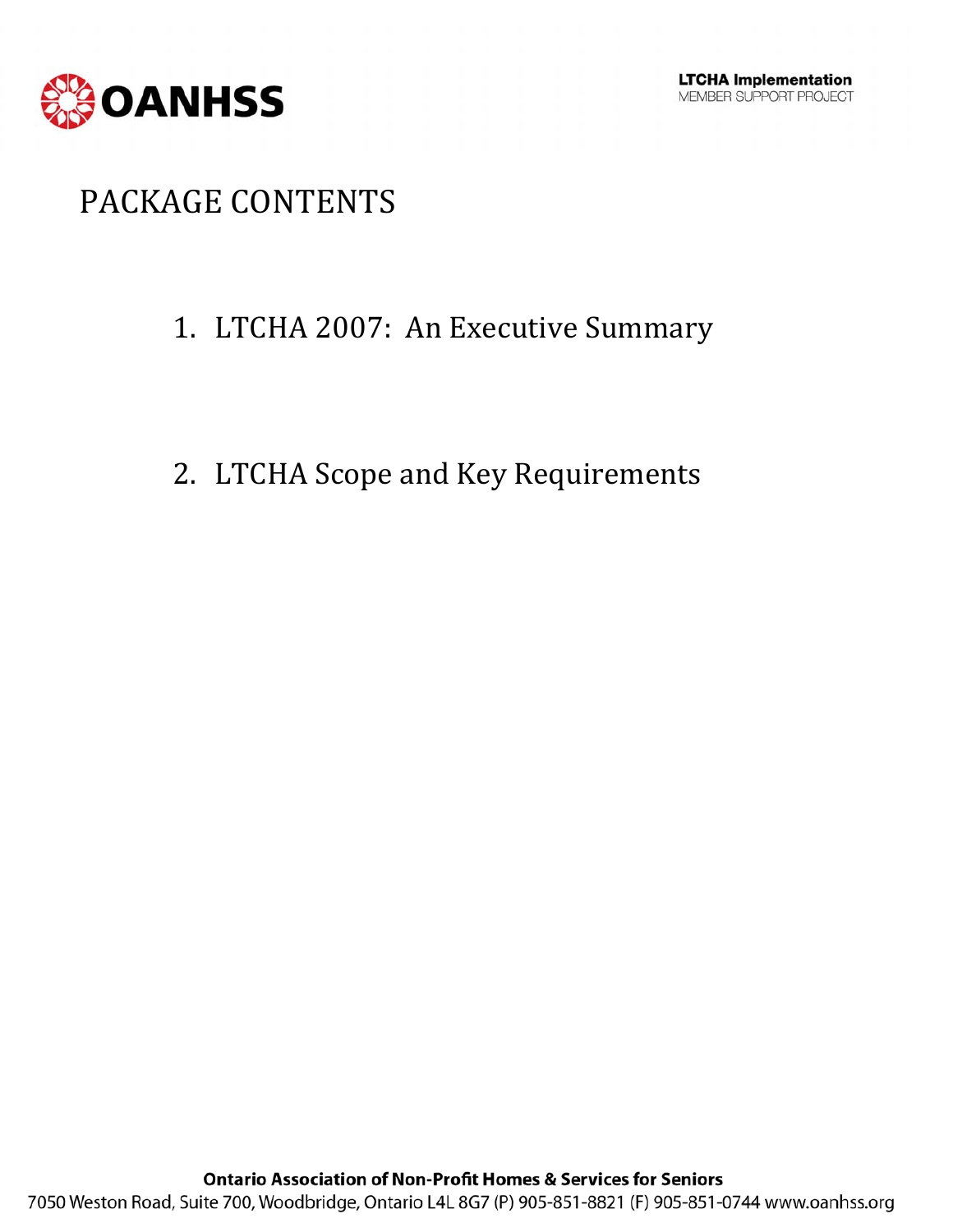### **LTCHA 2007: An Executive Summary**

#### **INTRODUCTION**

This executive summary identifies and explains the key requirements of the new Long*Term Care Homes Act* (LTCHA). The executive summary also identifies products and resources that are available through OANHSS to support the home in meeting these requirements. ("LTCHA" includes both the act and regulations, unless specified otherwise.)

The executive summary does not summarize all of the content of the LTCHA. It focuses on operations, and the relations between the home and residents with respect to care and otherwise. Some of the topics this executive summary does not cover are funding, the process for issuing licenses and granting approvals (for municipal and First Nations homes), and the establishment of First Nations homes and the different types of municipal homes.

Accompanying this executive summary is a summary table that lists the key topics and requirements as a guide. For ease of reference, it provides the page number for each topic in the executive summary.

#### **CONTEXT**

The LTCHA is the governing act for the long-term care home sector. It governs the establishment and operation of homes, including resident care and services. In addition, it sets out resident rights and entitlements, and provides the basis for the Ministry's compliance and inspection program.

The LTCHA came into force on July 1, 2010. The new act replaces the three previous acts that governed long‐ term care in Ontario. The LTCHA is comprehensive and prescriptive. There are almost 200 sections in the act itself and over 300 sections in the regulation. The LTCHA addresses almost all aspects of a home's operations. The LTCHA is 'command and control' regulation. It sets out the care and services homes must provide to residents, and requirements relating to the management and administration of a home. The Ministry then determines compliance with these requirements through ongoing inspections.

Before the LTCHA, many requirements for homes were in the LTC Facility Program Manual. The Manual is no longer in effect, and much of its content is now in the LTCHA or regulations. The result is a very detailed act and regulation. Another result is less discretion for Ministry compliance inspectors. The LTCHA requires inspectors to record all instances of non‐compliance.

The Ministry has redesigned its compliance inspection program. The name of the new program is the "Ontario Long‐Term Care Quality Inspection Program" (or "LQIP"). Under LQIP, there are two types of inspections: Annual (also known as Resident Quality Inspection) and CCF (critical incident, complaint, and follow up). The LTCHA requires all homes to have an annual inspection by December 31, 2011. Paragraph #20 below relates to compliance in the context of the LTCHA. More information about the Ministry compliance program is available on the member's area of the OANHSS website.

#### **REQUIREMENTS**

There are ten parts to the LTCHA, each of them dealing with a different topic, for example Plans of Care or Councils. The regulations contain the same parts, matching and applying to those in the act. This means that the sections relating to a topic are generally in the same place in the act, and the matching sections in the regulation are easy to find. However, the order and length of the LTCHA can make it difficult for homes to gain an entire picture of the requirements that apply to each major aspect of home operations. These aspects include clinical care, financial and other relations with residents, administration and staffing, and the home's physical plant.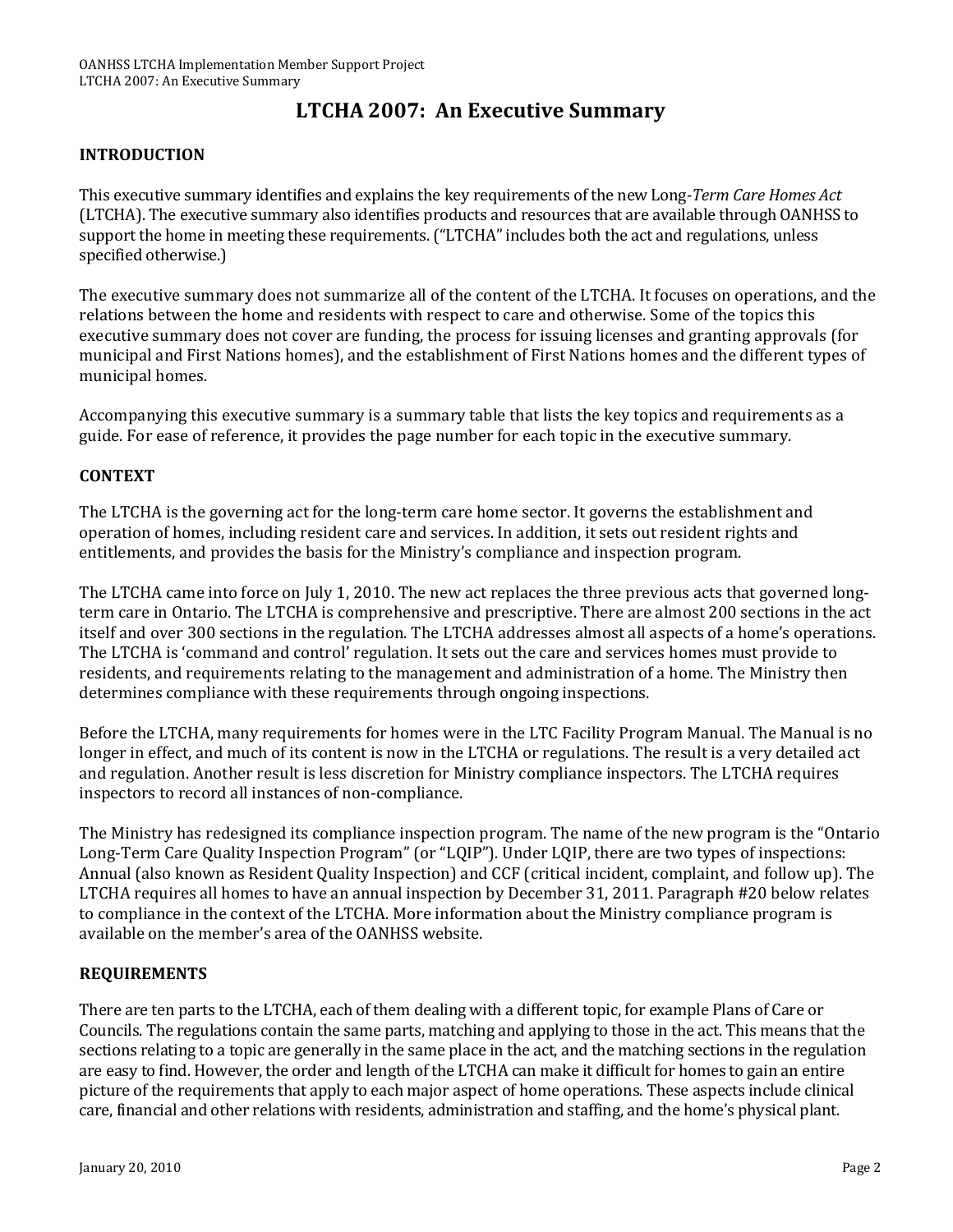The guide does not follow the organization of the LTCHA. Instead, it sets out the key requirements of the LTCHA under the three groups below.

#### **Resident Care and Services**

This group of requirements relates to the care and safety of residents. It includes requirements for the programs and services that homes must provide to residents.

#### **Resident Rights and Finances**

This group concerns the home's relations with residents outside of the context of care, admissions and programs. It includes resident finances and agreements, as well as resident rights and entitlements.

#### **Administration and Operations**

This group relates to the infrastructure of homes. It includes such areas as staffing, reports, and procedures for responding to complaints. It also includes requirements for the home's physical plant.

Explanations or key requirements are below, set out by topic. Each topic includes a brief description of the requirement, or set of requirements, and notes to assist the home in responding to the requirements. The topics also include reference to the relevant area of the LTCHA, and helpful resources available through the OANHSS LTCHA Implementation Member Support Project ("OANHSS MSP"). The OANHSS resources are available through the member area of its website.

#### **Resident Care and Services**

#### **1. Plans of Care**

The LTCHA requires two kinds of care plans. The first is a 24‐hour admission care plan. A home must develop this plan within 24 hours of a resident's admission to the home. Contents and requirements for this plan are in section 24 of the regulation.

The second kind of care plan is the plan of care itself. The regulation refers to an "initial plan of care". This is the same as a plan of care. The home must complete the assessments necessary to develop a plan of care within 14 days of admission. The home must in turn develop the plan of care within 21 days of admission. The requirements for the 24‐hour admission care plan no longer apply once the home develops a plan of care for the resident.

The plan of care must be in writing. The home must reassess the plan of care at least every six months. (Note however that RAI‐MDS has a shorter interval, i.e. 92 days.) Homes must also reassess the plan of care if the resident's care needs change, or if care is not effective. Section 6 of the act and section 24 of the regulation set out the requirements and content for a plan of care.

Homes should note that that assessment of a resident requires his or her consent. Also, several sections apply to the 24‐hour admission care plan as if it were a plan of care. These sections are set out under subsection 24(14) of the regulation. In addition, the resident or his or her SDM must have an opportunity to participate in the development of both kinds of care plan.

Homes must ensure that the resident's care team holds a care conference within six weeks of admission to discuss the plan care. Requirements for the care conference are in section 27 of the regulation.

Reference: section 6 of act; sections 24‐28 of regulation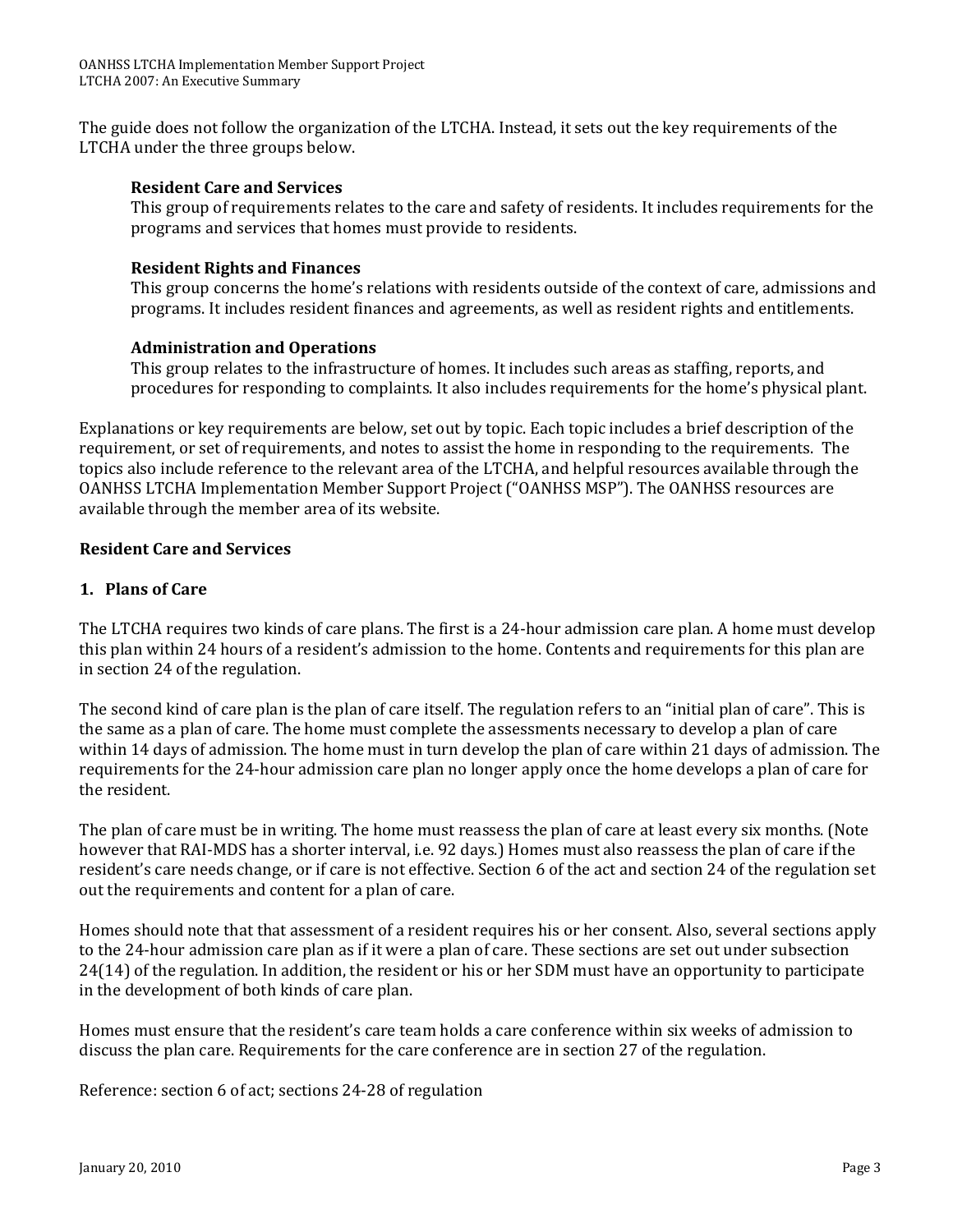#### **2. Prevention of Abuse**

Homes must protect residents from abuse by anyone. Homes must also ensure that staff members do not neglect residents. Section 20 of the LTCHA requires homes to have a written policy that promotes zero tolerance of both abuse and neglect of residents. Home must take steps to ensure compliance with the policy, and communicate the policy to staff members, residents and SDMs. Section 20 of the LTCHA and section 96 of the regulation set out the minimum content for the policy.

If a home suspects that an incident of abuse or neglect may amount to a criminal offence, it must immediately notify the police.

Note that there are different types of abuse. Section 2(1) of the LTCHA and 2(1) of the regulation set out definitions of the different types of abuse (physical, sexual, emotional, verbal and financial). The definitions cover a wide range of conduct and actions.

Reference: sections 19‐20 of act; sections 96‐99 of regulation

*OANHSS Member Support Project: Abuse and Neglect Sample Policy, Procedures and Staff Training Package, January 2011*

#### **3. Restraints**

Any restraining of residents must be in accordance with the LTCHA. There are extensive requirements that apply to the use of restraints. A home must have a written policy to minimize restraining and to ensure that any use of restraint complies with the LTCHA. Homes must keep records relating to the restraining of a resident. The LTCHA prohibits certain types of restraint, including use of restraint for as a form of discipline or for convenience. It also prohibits the use of certain devices that limit movement, such as vests or roller bars.

Extensive requirements apply to restraining by physical devices and by the use of personal assistance services devices (PASDs). After section 32 of the LTCHA comes into effect, these requirements will also apply to the use of barriers and locks that stop the resident from leaving or entering a part of the home. Generally, to use a certain type of restraint, it must be in the resident's care plan. There are conditions that apply to including these types of restraints in a plan of care. There are also requirements that apply when a restraint is in use, for example with respect to time and ongoing evaluation of restraint.

Homes cannot use barriers or locks or other devices to stop a resident from leaving or entering a part of the home, unless it is pursuant to section 32 of the LTCHA (or the common law duty to prevent serious harm). Section 32 is not yet in force. This section also contains requirements that apply to the transfer of a resident to a secure unit.

Reference: sections 29‐36 of act; sections 109‐13 of regulation

*OANHSS Member Support Project: Minimizing Restraining Sample Policy, Procedures and Staff Training materials (December 2011)* 

#### **4. Programs and Services**

The LTCHA requires a home to provide certain "organized programs." These programs relate to resident care and well‐being. This is a challenging area of the LTCHA because there are general requirements that apply to all programs, and specific requirements that apply to each program. Also, these requirements are in different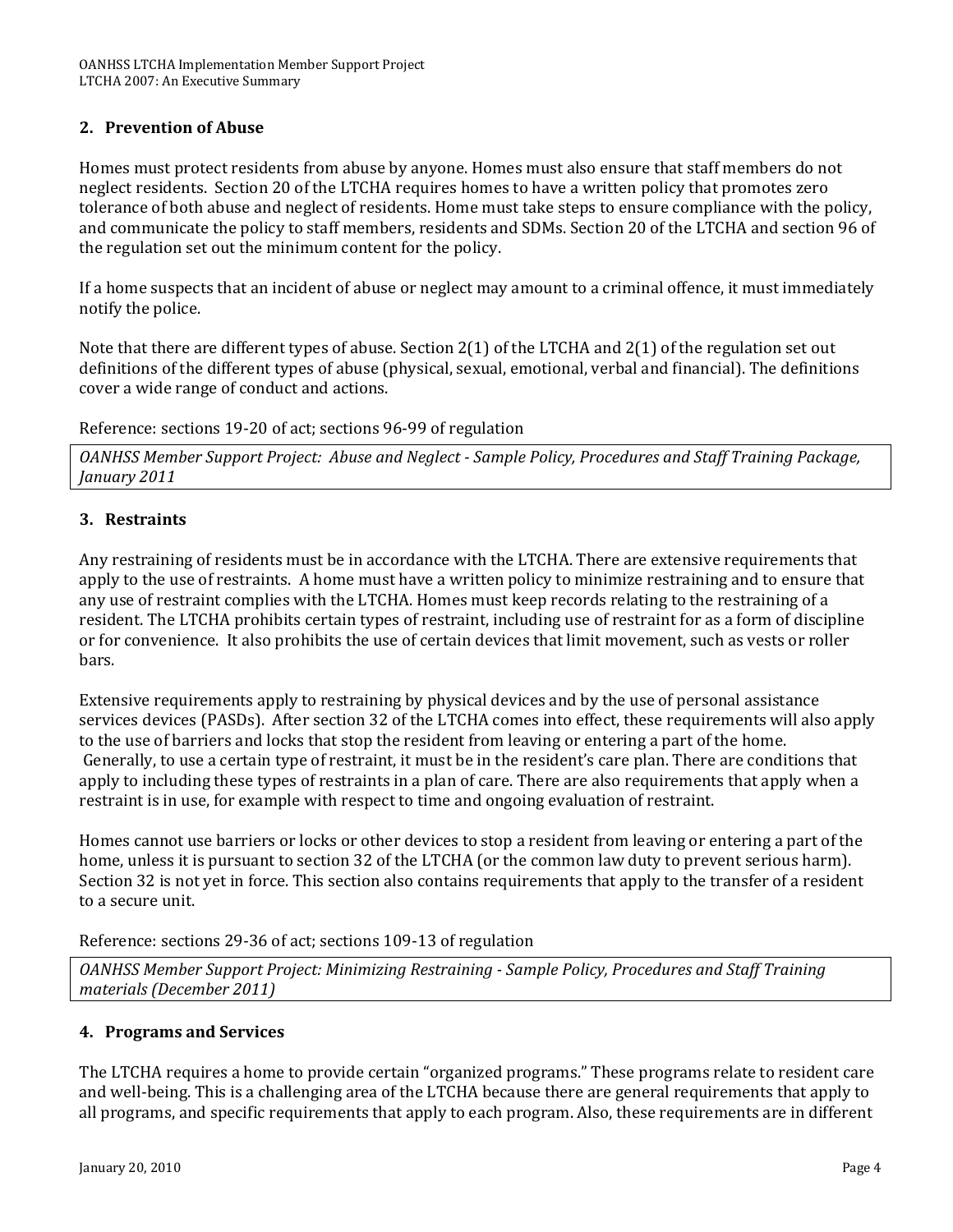places in the LTCHA and regulation. In addition, there are other requirements for assistance or services that the LTCHA does not treat as an organized program.

A home must provide the eight programs set out in sections 8‐12 and 14‐16 of the LTCHA. The home must also provide the four interdisciplinary programs set out in section 48 of the regulation. Both groups of programs must meet the general requirements in section 30 of the regulation. Section 30 requires a written description for the program, and sets out content for the description. If the program uses supplies or aids, these must be appropriate for the resident. Also, the home must evaluate and update the program on an annual basis. Each program must also meet the requirements in the regulation that apply to it. These specific requirements are set out in sections 31 through 95 of the regulation.

The LTCHA also requires homes to develop procedures and approaches to address resident needs in three additional areas (responsive behaviour, altercations, and referral assistance). These areas are not subject to the general requirements for programs.

Homes should carefully review the specific requirements for each program. There are requirements relating to staff qualifications (e.g. PSWs and food service workers) and time that staff members must spend on‐site. There are also requirements relating to the lead for each program. Finally, homes should be mindful of the requirements for 24‐hour nursing care in section 45 and note that these differ according to the size of the home.

Although not directly related to resident care, the LTCHA requires homes to have a quality improvement ystem. Homes must also take an annual survey of residents and families to measure satisfaction with the s home and its care and programs. In addition, homes must have an infection prevention and control program.

| <b>NAME OF PROGRAM OR SERVICE</b>     | <b>ACT</b> | <b>REG</b> | <b>NAME OF PROGRAM OR SERVICE</b>   | <b>ACT</b> | <b>REG</b> |
|---------------------------------------|------------|------------|-------------------------------------|------------|------------|
| Nursing and personal support services | 8          | 30, 31-47  | Falls prevention and management     |            | 30,49      |
| Restorative care                      | 9          | 30, 56-64  | Skin and wound care                 |            | 30,50      |
| Recreational and social activities    | 10         | 30, 65-67  | Continence and bowel management     |            | 30,51      |
| Nutrition and hydration               | 11         | 30, 68-78  | Pain management                     |            | 30,52      |
| Medical services                      | 12         | 30, 79-84  | Responsive behaviours               |            | 53         |
| Religious and spiritual practices     | 14         | 30,85      | Altercations                        |            | 54-55      |
| <b>Accommodation services</b>         | 15         | 30,86-92   | Information and referral assistance | 13         |            |
| Volunteer program                     | 16         | 30, 94-95  |                                     |            |            |
| Quality improvement program           | 84         | 228        | Satisfaction survey                 | 85         |            |
| Infection prevention and control      | 86         | 229        |                                     |            |            |

Below is a list of programs, with references to the relevant sections of the LTCHA and regulation.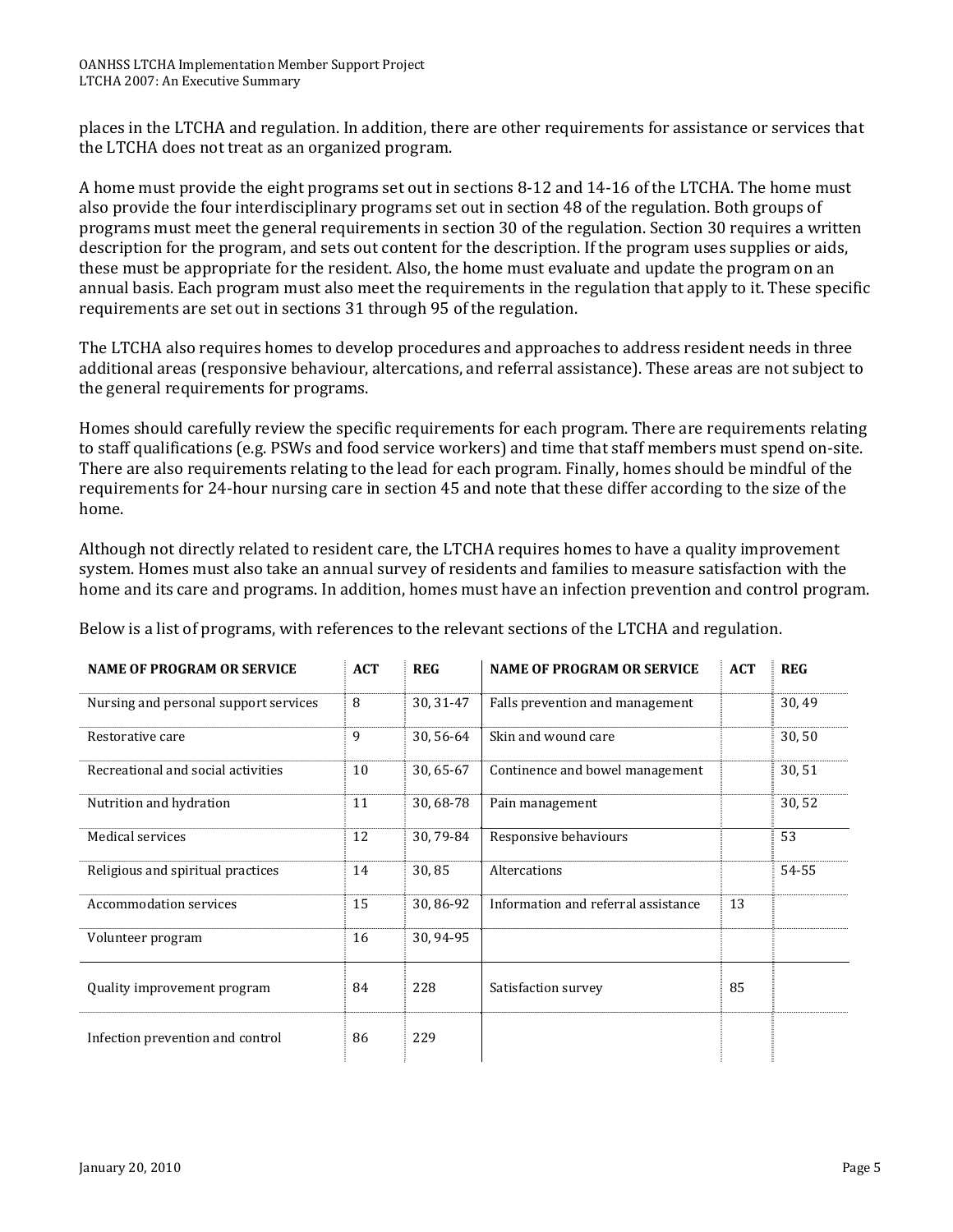### Reference: sections 8‐16, 84‐86 of act; sections 30‐95, 228‐29 of regulation

*OANHSS Member Support Project: Required Programs Sample Policies, Procedures and Staff Training materials – Falls Prevention and Management, Skin and Wound Care, (November 2010), Pain Management (December 2010) Continence and Bowel Management, Restorative Care (December 2010) , Nutrition and Hydration (December 2010), Responsive Behaviour (January 2011)*

### **5. Admissions**

The LTCHA provides the framework governing admission to a home. It sets out requirements for determining eligibility of applicants for long‐term care, the home's approval of admission, and CCAC authorization of admission to a home. Homes must approve an admission under section 44 of the LTCHA, unless the home lacks the facilities to meet the applicant's needs, or lacks the nursing expertise to meet his or her care needs. Under section 162 of the regulation, homes have an opportunity to seek more information from the CCAC to support a decision about approval.

Section 45 of the LTCHA sets out the rules for admission to a secure unit. These rules are not yet in effect. This is an area that may create future challenges for homes. Of particular concern is the requirement for an applicant or resident to have the opportunity to receive advice from a third party rights advisor, before a home can admit him or her to a secure unit on the consent of a SDM. The effect of this and other requirements will depend on the government's approach and support for processes relating to secure units. Homes will also have to satisfy a set of conditions before admitting an applicant or resident to a secure unit.

The regulations include requirements that apply to transfers, waiting lists and the short‐stay program. The regulations also set out the process and requirements relating to specialized units. These are units that the Ministry designates to offer certain types of care or services. The LHINs are responsible for making recommendations to the Ministry for the designation of long-stay beds as a specialized unit. The home must enter into an agreement with the LHIN for the operation of a specialized unit.

Reference: sections 39‐55 of act, sections 152‐210 of regulation

#### **6. Absences and Discharge**

The regulation sets out the permitted length of resident absence from the home. The term "absence" includes a casual or vacation absence, and also an absence for medical or psychiatric care or assessment. The home must ensure that the resident receives exactly the same accommodation that he or she had before the absence. This rule does not apply where the resident exceeds the permitted length of absence. The home also has certain obligations with respect to staying in contact with an absent resident (or his or her care provider) and for taking steps to ensure a resident receives care during an absence.

The LTCHA sets out the situations in which a home can discharge a resident. Homes must also meet certain requirements before discharging a resident, for example giving notice and the making of alternative care arrangements. A home cannot discharge a long‐stay resident unless it does so in accordance with section 145 of the regulation. The home may discharge a resident if the home cannot provide a safe and secure environment for the resident or for those who come in contact with the resident. Other grounds for discharge are the resident's failure to comply with rules for casual absences, and where the resident leaves the home and informs the home that he or she will not return. The regulation also sets out the circumstances in which a home must or must not discharge short-stay residents.

Reference: sections 138‐51 of regulations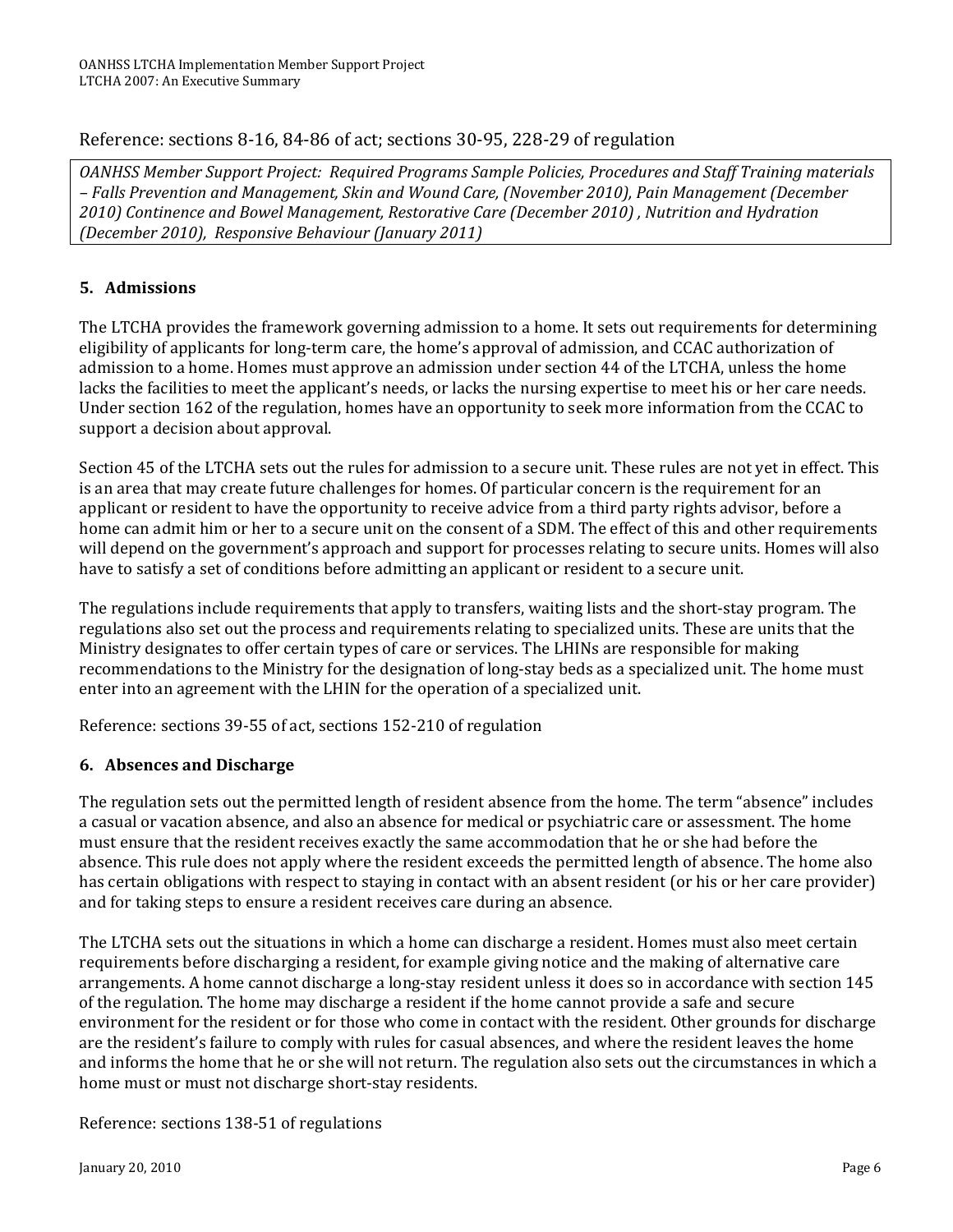#### **Resident Rights and Finances**

#### **7. Resident Bill of Rights**

The home must respect and promote the resident rights set out in section 3 of the LTCHA. This is not new. All three of the previous acts governing homes contained a bill of rights. Subsection 3(4) of the LTCHA states that residents may enforce the bills of rights against the home as though there was a contract between them in which the home agreed to fully respect and promote the rights in the bill of rights. The implications of this are unclear, although it suggests that a resident may take legal action against a home for any failure to respect the bill of rights.

Homes must have a mission statement that is consistent with the principle that the home is primarily the home of its residents and is a place where they may live with dignity, safety and comfort (see section 1 of the LTCHA). The home must develop the mission statement in collaboration with the resident and family councils. If there was a mission statement in place as of July 1, 2010, the home must develop a new statement in accordance with the LTCHA before July 1, 2011.

Reference: sections 1, 3‐4, & 89 of act.

#### **8. Resident and Family Councils**

Homes must ensure that there is a resident council for the home. Only residents can be members of the council. The LTCHA sets out the powers of councils, which include advising residents about their rights under the LTCHA, resolving disputes between the home and residents, and reporting concerns to the Director. Resident councils may review reports by Ministry inspectors, reconciliation reports, and financial statements that the home submits to the Director or LHIN. The home must respond in writing to the resident council if the council advices the home of any concerns or recommendations. The home must provide the council with an assistant.

Family councils are not mandatory. The home must assist in establishing a family council, if a family member or person of importance to a resident requests one. The LTCHA lists who may not be a member of the family council. This list includes staff members of the home and Ministry employees. Homes must on an ongoing basis advise families and persons of importance to residents of the right to establish a family council. Homes must also convene semi‐annual meetings to advice these persons of this right. The powers of family councils are similar to those of the resident council, as are a home's obligations with respect to responding and providing assistance to them.

The home must meet general requirements that apply to both types of council. These include meeting with a council upon request, the duty to consult with councils, and not inferring in council meetings or business.

Reference: sections 56‐68 of act; section 211 of the regulation

#### **9. Information for Residents**

Residents and SDMs must receive any revisions or updates to the package. Homes must give (and explain) a package of information to every resident and SDM at the time of admission. The home must also make the package available to family members and persons of importance to residents.

The act and regulations set out the minimum content for the package. It is a long list. There is also a long list of information that the home must post in a conspicuous and easily accessible place in the home. The home must communicate this information to any resident who cannot read it.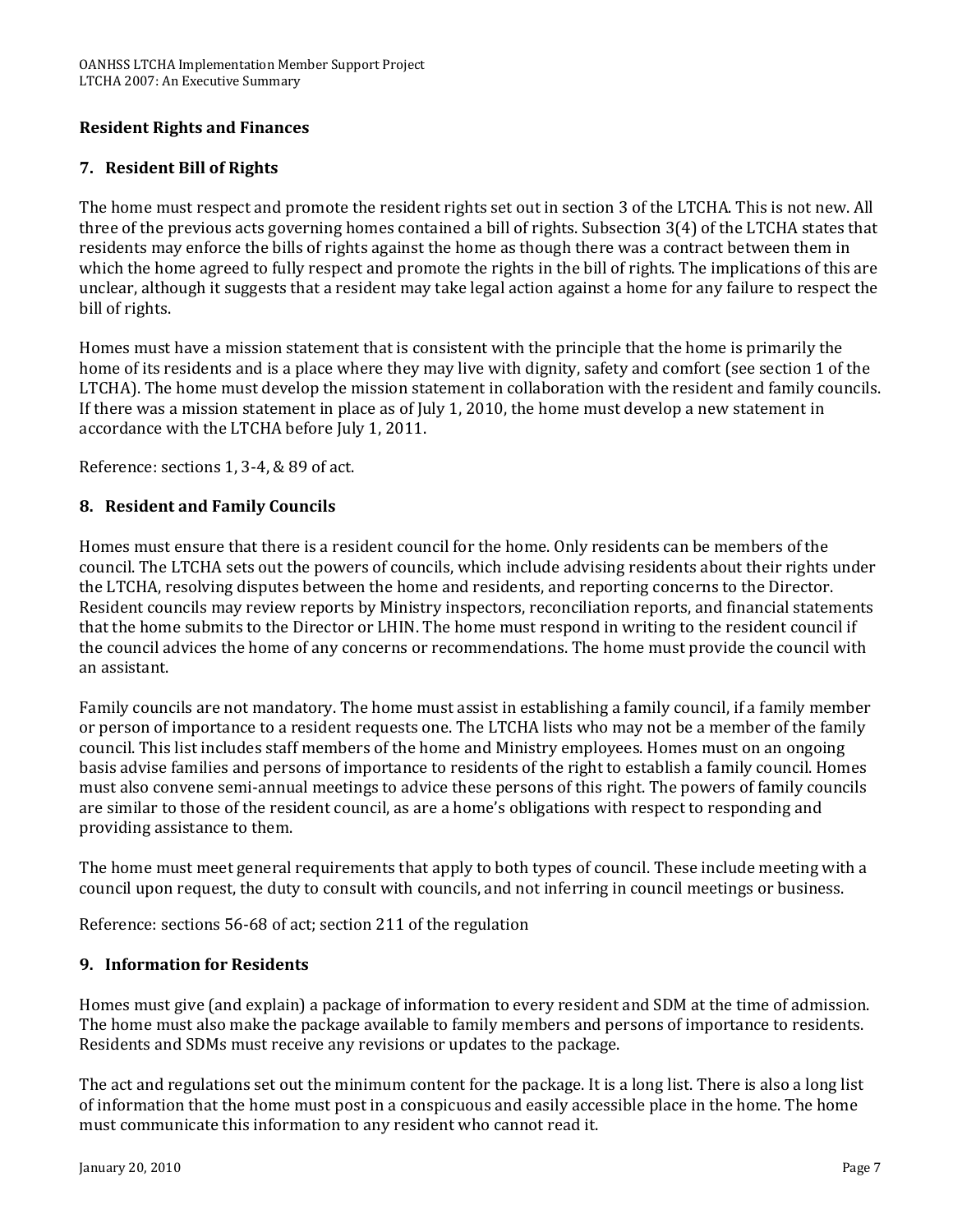Reference: sections 78‐79 of the act; sections 224‐226 of regulation

*OANHSS Member Support Project: Checklists for Ensuring Completeness of Resident information (packages and posting) (October 2010)*

#### **10. Resident Charges**

Section 91 sets out the basic rules that apply to resident charges. Homes cannot charge residents for anything that the Ministry or LHIN requires the home to provide to a resident, and for which the home receives funding. Homes can also not charge residents for goods and services that the LHIN or a government program pays for or covers (e.g. through OHIP or ODB, or the Assistive Devices Program). The regulation sets out maximum amounts that the home can charge residents for accommodation.

To charge a resident for goods and services, or for preferred accommodation, the home must enter into a written agreement with the resident, or a person authorized to enter into an agreement on behalf of the resident. The home must keep accommodation agreements separate from agreements relating to goods and services other than accommodation (e.g. phone, cable, tuck shop, hair styling, and massage). A resident is responsible to pay for basic accommodation, even if there is no agreement in place. Residents may apply for a reduction in the charge for basic accommodation. During an absence, residents remain responsible for payment of accommodation charges. Homes must give residents 30 days written notice in advance of any increase to accommodation charges.

Homes must ensure that no more than 60% of beds are designated as preferred accommodation.

Homes must provide residents each month with an itemized statement showing the charges the home made to the resident in that month. If the home holds a trust account on behalf of a resident, the home must provide him or her with a quarterly statement setting out trust fund activity.

Reference: section 91 of the act; sections 245‐261

*OANHSS Member Support Project: Model Accommodation Agreement Package (October 2010) & Model Purchase of Services Agreement Package (November 2010)*

#### **11. Regulated Documents and Agreements**

The majority of homes will have written agreements in regard to accommodation charges and in regard to goods and services that are available to residents for a charge. Homes must keep these two types of agreement separate. These agreements are "regulated documents" under section 80 of the LTCHA and section 227 of the regulation. Section 80 requires these documents to comply with all requirements in the regulation. The home must have a lawyer certify this compliance.

Both types of agreements must meet requirements in section 227 of the regulation. Homes must limit the content of an accommodation agreement to certain types of clauses. For goods and services agreements, homes must include certain types of clauses, but may add other clauses.

A document or form that contains a consent to treatment is also a regulated document. A lawyer must certify that such forms meet all the requirements in the regulation. Note that section 80 appears to prohibit any person (not just the home) from presenting a regulated document to a resident (or his or her representative) for signature, unless that document meets all the requirements of the regulation. As a result, homes should make sure that any third parties that provide health care or treatment in the home and use written consent forms are aware of and comply with the requirements for regulated documents. Homes must comply with the requirements for regulated documents starting on January 1, 2011.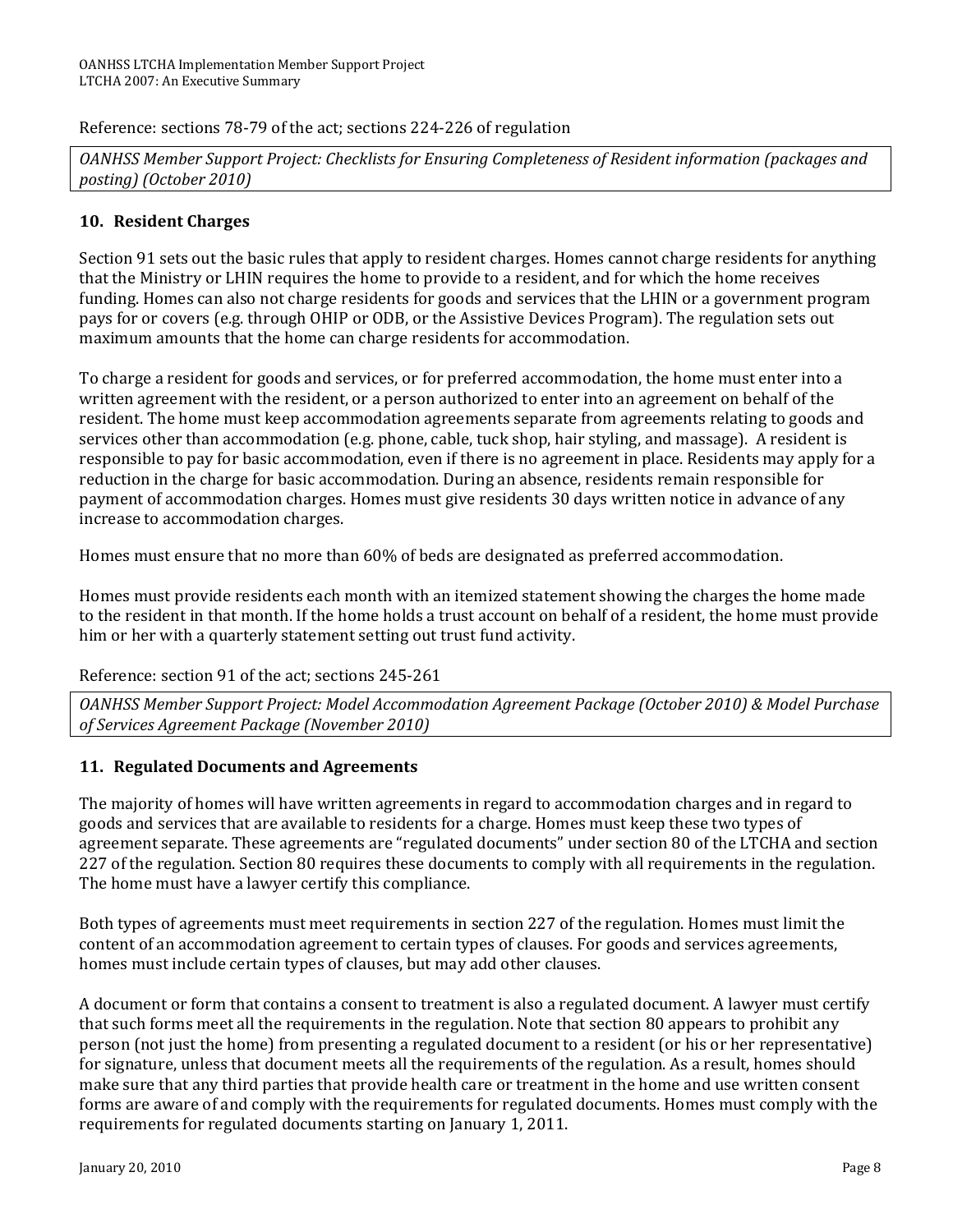Note that an agreement is voidable by a resident for 10 days after the resident and home sign it. Homes must ensure that an applicant or resident is not led to believe, or is not threatened, that a failure to sign an agreement, the voiding of an agreement, or a refusal to give consent will result in discharge or refusal of admission.

Reference: sections 80‐83 of act; section 227 of regulation

*OANHSS Member Support Project: Model Accommodation Agreement Package (October 2010) & Model Purchase of Services Agreement Package (November 2010)*

#### **12. Trust Accounts**

Requirements for trust funds are in section 241 of the regulation. Homes must maintain at least one trust account at a financial institution and deposit any money entrusted to the home on behalf of a resident. Homes must not mix resident funds that it holds in trust with other funds or accounts of the home. The trust account must not bear interest or exceed deposit insurance limits. Homes must not hold more than \$5,000 in a trust account for any resident at any time or charge a resident any transaction fees with respect to the account. Section 241 requires homes to maintain a separate ledger for each trust account and a separate book of account for each resident. Homes must withdraw petty cash trust money from a resident's trust account sufficient to meet his or her daily cash needs. Homes must have a written policy and procedures for managing trust accounts and petty cash trust money.

A home must provide residents with written receipts for any money that it receives from or on behalf of a resident for deposit in a trust account. The home must also provide a quarterly statement setting out trust fund activity.

The resident may authorize (in writing) the home to withdraw money from his or her trust account to pay for accommodation, goods and services. The regulation sets requirements relating to the authorization. The home does not have to provide a receipt for withdrawals relating to an authorization. However, the home must include any withdrawals on the quarterly statement.

Trust accounts must receive an audit on an annual basis.

Note that section 133 of the LTCHA permits a municipal home to receive, hold and administer resident property in trust, subject to any restrictions in the regulation.

Reference: section 133 of the act; section 241 of the regulations

*OANHSS Member Support Project: Model Purchase of Services Agreement Package (November 2010)*

#### **Administration and Operations**

#### **13. Required Staff Positions and Qualifications**

All homes must have an administrator. On‐site requirements for the administrator differ according to the size of homes. For homes with over 97 beds, the on‐site requirement is 35 hours per week. Attending meetings or training outside the home related to the administrator role is working on‐site, as long as the administrator is available by phone. Homes must comply with the on‐site requirement as of January 1, 2011. However, there are on-site requirements that apply to the six month period between July 1, 2010 and January 1, 2011. For a home with 100 beds or more, the "six month" requirement is also 35 hours per week.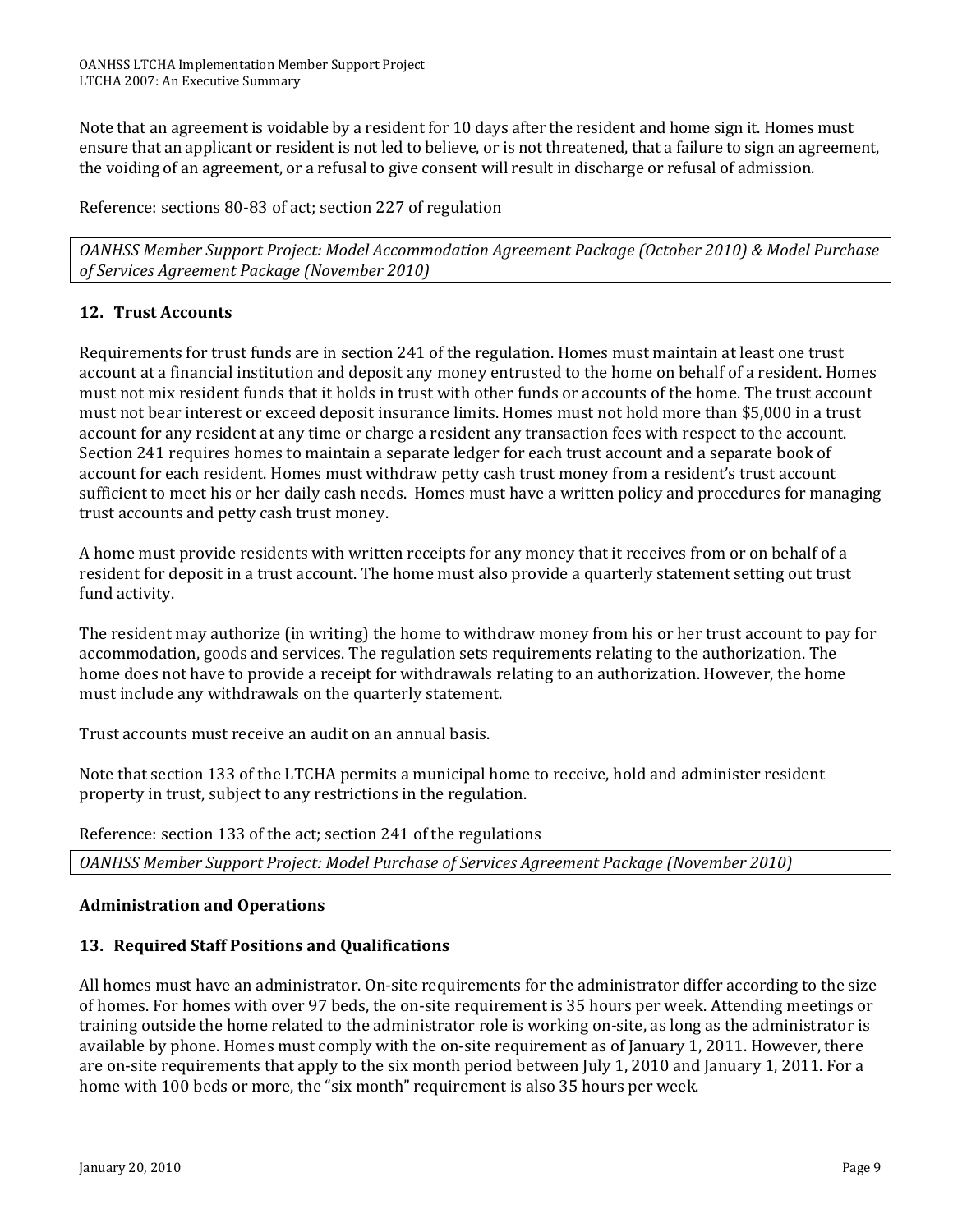Homes must ensure that an administrator it hires after July 1, 2010 must meet the requirements set out in subsection 212(5) of the regulation. A summary of these requirements is set out below.

- (a) Education (3 year post secondary degree or 2 year health or social services diploma)
- (b) Three years of experience as a manager or supervisor in health or social services, or another sector having completed the course below in (d)
- (c) Leadership and communication skills
- (d) Completion or enrolment in a program in long‐term care home administration or management that has a minimum of 100 hours of instruction time

After July 1, 2010, a home may hire a person as an administrator who does not meet these requirements where he or she meets the conditions set out below.

- (a) The person was working as an administrator on July 1, 2010 and continues to do so.
- (b) The person has three years work experience as an administrator, before or after July 1, 2010.
- (c) The person has completed a program in long‐term care administration or management, or is enrolled in a program in long‐term care home administration or management that has a minimum of 100 hours of instruction time (before or after July 1, 2010).

All homes must have a Director of Nursing and Personal care who is a registered nurse. There are on‐site requirements for the director, which follow the same approach to those for administrators, but with different thresholds for hours per week and number of beds. Homes must ensure that directors hired after July 1, 2010 have the qualifications set out in subsection 213(4) of the regulation

All homes must also have a medical director who is a physician. The regulation requires homes to have a written agreement with the medical director and provides content for the agreement. It also sets out the responsibilities and duties of medical directors.

Reference: sections 70‐74 of act; sections 212‐14 of regulation

#### **14. Training and Screening**

Homes must train new staff in the areas set out in section 76 of the LTCHA and section 218 of the regulation. Staff must also receive retraining in these areas on an annual basis (subject to a two exceptions set out in section 219 of the regulation). Homes must assess the further training needs of staff at least annually. A home may decide the best way to address these further needs. Staff members who provide direct care to residents must receive additional training in specific areas.

To determine who must receive orientation and training, a home should refer to section 222 of the regulation, and the definition of "staff" in section 2(1) of the LTCHA. Some persons are exempt from training. However, the home must still provide those people with information relating to certain areas set out in subsection 76(2) of the LTCHA.

Homes must provide orientation to volunteers in specific areas set out in section 77 of the LTCHA.

Starting on July 1, 2011, homes must have police conduct a criminal reference check within six months before hiring a staff member or accepting a volunteer. The check must include a vulnerable sector screen, which adds time to the reference check process. Additional requirements for criminal reference checks and screening are set out in section 215 of the regulation.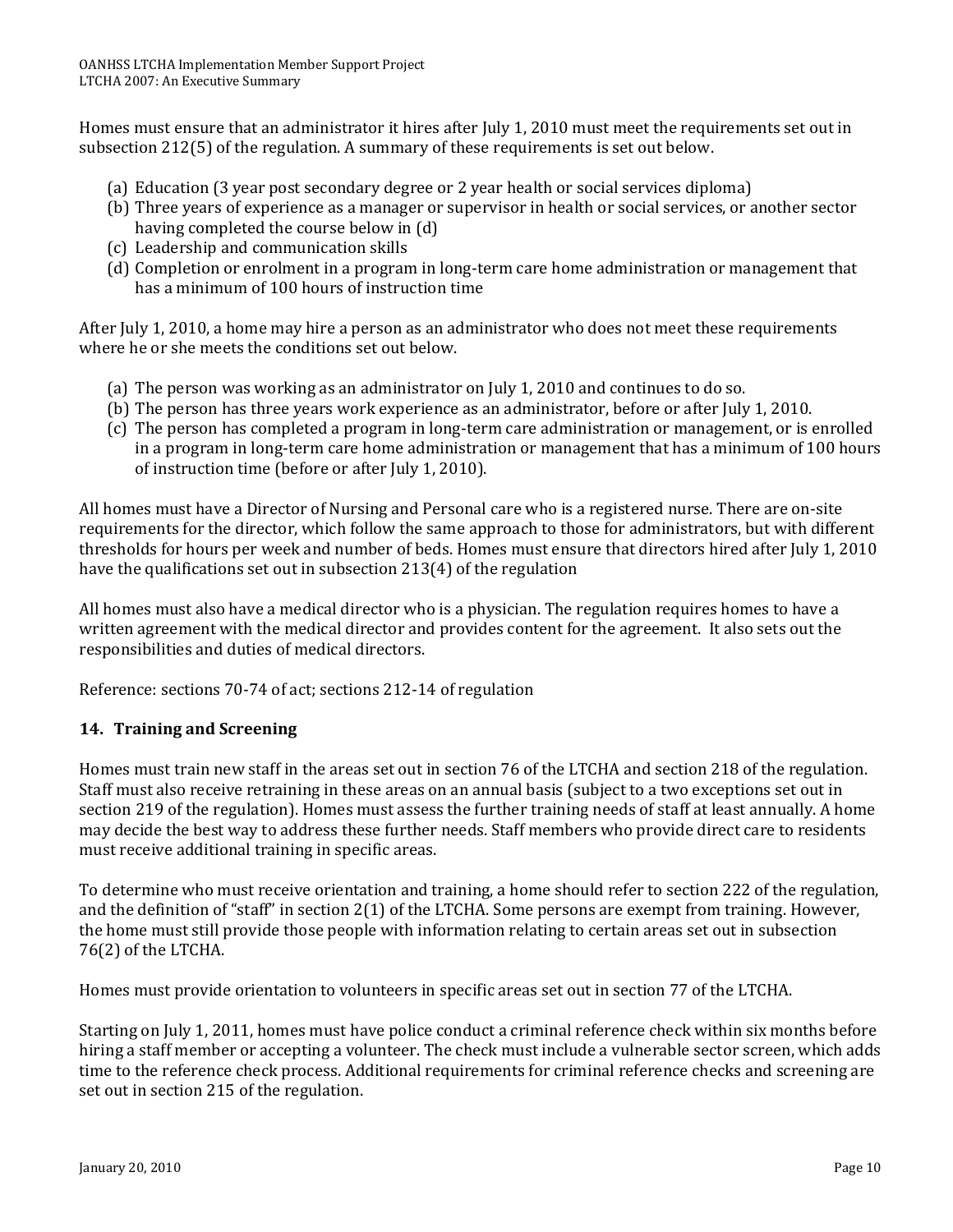Reference: sections 75‐77 of act; sections 216‐223 of regulation

*OANHSS MSP: Worksheet for mandatory training (November 2010) & Various Training Presentations on Required Programs (different release dates), Volunteer Orientation and Training regarding new LongTerm Care Quality Inspection Program and Mandatory Training Requirements (December 2010)*

#### **15. Complaints and Reports**

Homes must have written procedures in place to manage complaints. These procedures must meet the requirements in section 101 of the regulation. Homes have an obligation to investigate and respond to written and verbal complaints relating to the care of a resident or the operation of the home. Homes must immediately forward written complaints about the care of a resident or the operation of the home to the Director. Homes must investigate and respond to reports concerning abuse or neglect of a resident, and report the result of the investigation and response to the Director. Section 104 of the regulation sets out requirements for a report to the Ministry.

The LTCHA contains strong protections for whistle‐blowing. Homes must not retaliate in any way against a person who makes a report or discloses information to the Director. Also, homes must also not take steps to discourage reporting.

A person (including the home) who suspects that an event set out in section 24 of the LTCHA has occurred, or may occur, must report this to the Director immediately. These events include abuse or improper treatment of a resident, and misuse of a resident's money.

Homes must inform the Director following a critical incident in the home. Depending on the type of incident, the home must either inform the Director immediately or within one business day. The home must follow-up with a report describing the incident, including the action the home took to respond to the incident.

Reference: sections 21‐28 of act; sections 100‐107 or regulations

*OANHSS Member Support Project: Sample Policy and Procedure for Managing Complaints and Resource Documents about whistle blowing provision and nonretaliation (January 2011)*

#### **16. Drugs and Pharmacy Service Provider**

Homes must have a system in place to manage medications. The system must include written policies and protocols in specific areas, for example storage, dispensing and administration of drugs. Homes must retain a pharmacy service provider for the home. There must be a written agreement in place with the provider. The regulation sets out mandatory content for the agreement, including the responsibilities of the provider.

All drugs that the home acquires, receives or stores must be provided through the pharmacy service provider or the Government of Ontario. A prescription is required for a resident to use a drug, or for a person to administer a drug to a resident. The regulations contain a number of rules for the obtaining and keeping of drugs, including rules for safe storage, packaging, records and disposal.

Homes should note section 132 of the regulations that relates to natural health products. If a resident wishes to use natural health products, homes must have written policies to govern the use, administration and storage of these products.

Reference: sections 114‐137 of regulation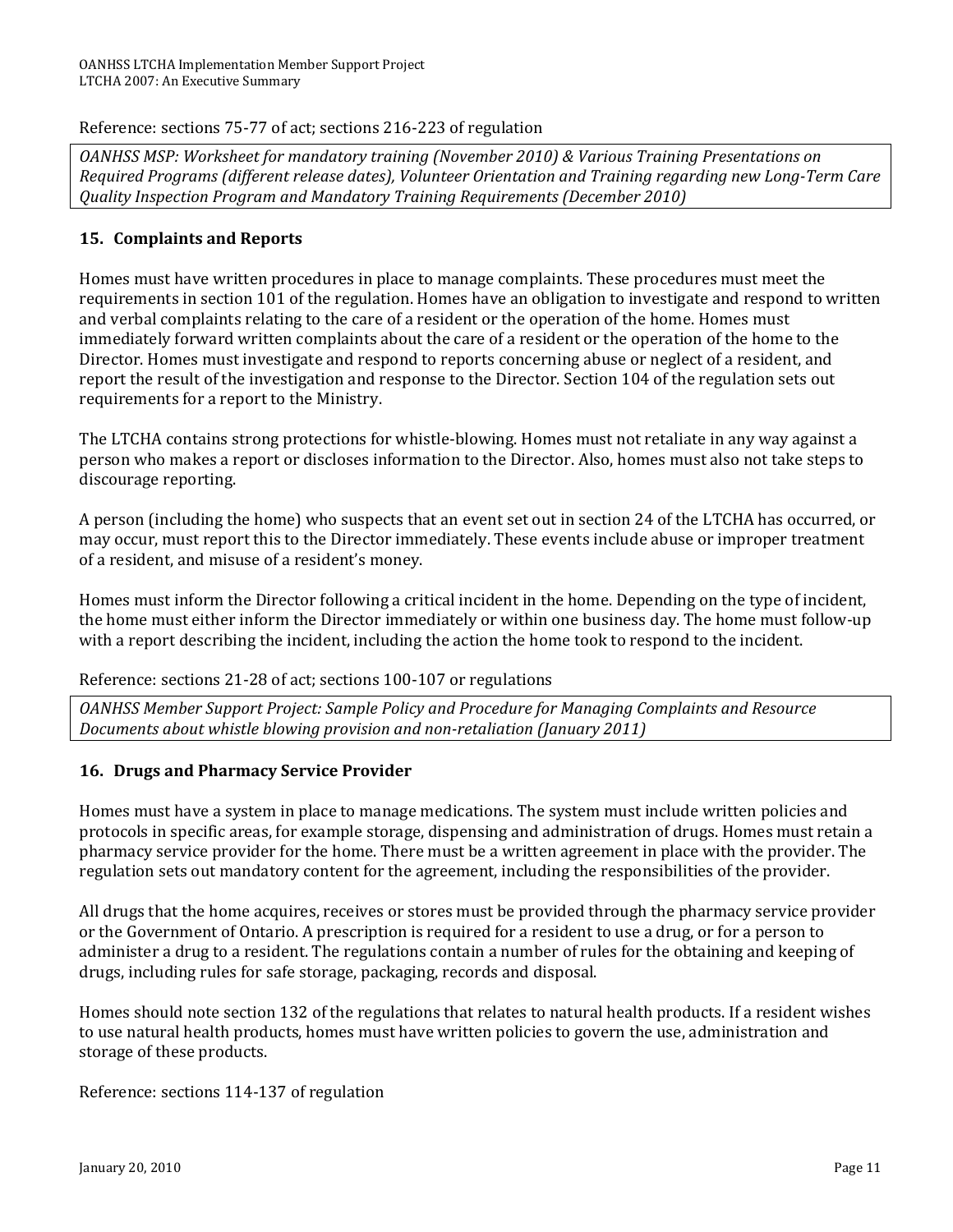#### **17. Compliance and Enforcement**

Part IX (sections 141‐151) of the LTCHA provides the framework for the Ministry's compliance program. It sets out the process and rules for inspections, and the powers of inspectors. Section 152 of the LTCHA sets out the actions an inspector can take if he or she finds non‐compliance. These actions include a written notification, a request that the home develop a voluntary improvement plan, or referral to the Director. Inspectors may also issue compliance orders.

The Director has more extensive powers than inspectors. To address non‐compliance, the Director may order the home to return funding, or withhold funding to the home. The Director may also order a home to retain a person acceptable to the Director to assist in the management of the home. The Director has the power to revoke a home's license. Note that the Director has separate and specific enforcement powers in the context of approvals for municipal and First Nations homes.

A home may request the Director to review an inspector's order. Homes may appeal decisions of the Director to the Health Services Appeal and Review Board.

For the day to day operation of the home, it is important for the home to understand the approach of the Ministry's compliance program. More information about the Ministry compliance program is available on the member's area of the OANHSS website.

Reference: sections 141‐51 of act; sections 298‐301 of regulation

*OANHSS MSP: Training/overview presentations for staff and managers on new Long Term Care Quality Inspection Program (new term for Ministry "compliance program") (October 2010)*

#### **18. Licensing**

Homes require a license to operate. Licenses have a fixed term, which do not exceed 25 years. The length of the term depends on the structural classification of the home (new beds, class A beds, etc.). At least three years before a home's term expires, the Director will give notice to the home that it will not receive a licence or that it will receive a new license.

Homes cannot operate more beds than the number allowed in its licence. Homes must ensure that all of these beds are occupied or available for occupation. Where beds are unoccupied or unavailable for occupancy for more than 14 days without the Director's approval, the Director may reduce the number of beds allowed under the license.

Only the Director can transfer beds and this must be in accordance with the rules set out in the LTCHA. A non‐ profit entity cannot transfer beds to a for‐profit entity, unless the transfer meets specific conditions in the regulation.

Municipal and First Nations homes do not have licenses. However, the establishment of such a home requires the approval of the Minister of Health and Long‐Term Care. Most of the requirements relating to licenses also apply to approvals.

Reference: sections 95‐117, 129‐132 of act; 266‐281 of regulations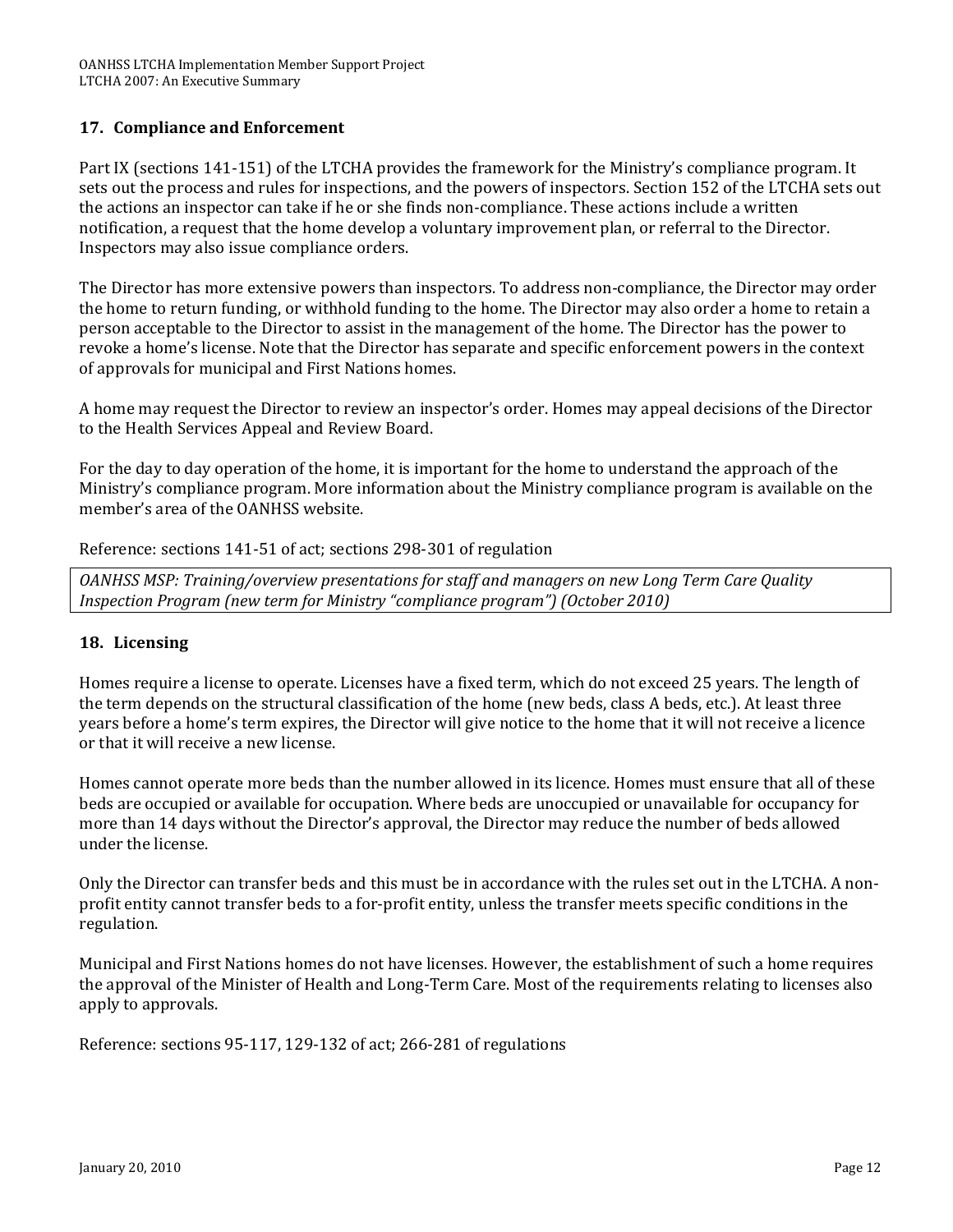#### **19. Records and Reports**

The home must submit an annual report to the Director. The report must confirm the information the Director has on file for the home, and any information that the home should have reported to the Director under the LTCHA during the year, but did not. Homes must also provide an audited reconciliation report each year.

Homes must maintain an up‐to‐date written record for each resident in the home. The retention period for hese records is at least 10 years after discharge and the records must remain at the home for at least the first t year after the home discharges the resident. Homes must keep the records for current residents at the home.

Homes must also maintain records for each staff member. Content for these records is set out in section 234 of the regulation. The home does not have to keep records for certain individuals who come within the definition of "staff" in section 2(1) of the LTCHA. Homes should review section 234 of the regulation in this context. Homes must keep the records for current staff members at the home. The retention period for staff records is 7 years.

Reference: sections 88 & 92 of the act; sections 231‐40

#### **20. Facility Related Requirements**

Section 5 of the LTCHA requires homes to provide a safe and secure environment for residents. Sections 9 through 23 of the regulation set out requirements that apply to the physical environment of the home. These requirements apply to such features as doors, elevators, bed rails, windows, shower grab bars, and lighting. Note that some of these requirements may not be consistent with the LTC Facility Design Manual, so even a newer home should not simply assume that its physical plant complies with the regulations. Homes should also be mindful of the timelines with respect to meeting some of the requirements (e.g. elevators, generators, and availability of response system).

Homes should note that they require approval of the Director before renovating the home, or for other work on the home or its equipment that may have a significant effect on residents.

Section 87 of the LTCHA requires homes to have emergency plans in place. The plans must include measures for dealing with emergencies and the evacuation and relocation of staff and residents, in addition to other things, such as fires and bomb threats, set out in section 230 of the regulation. Section 230 also sets out requirements for content, development and testing of plans.

References: section 5 & 87 of the act; sections 9‐23, 230 & 305 of the regulation

#### **21. Duties of Directors and Officers**

Section 69 of the LTCHA requires every director and officer of a corporation holding a license under the Act to meet a standard of care in discharging their duties. Directors and officers must, "exercise the care, diligence and skill that a reasonably prudent person would exercise in comparable circumstances." In addition, directors and officers must, "take such measures as necessary to ensure the corporation complies with all requirements" in the LTCHA. (Note that these requirements also apply in the context of municipal homes and First Nation homes.)

The LTCHA holds directors and officers to an objective standard of care. In other words, it requires directors to exercise the care of a reasonably prudent person. This is similar to the standard of care in the Ontario Business Corporations Act, the Occupational Health and Safety Act, and other statutes.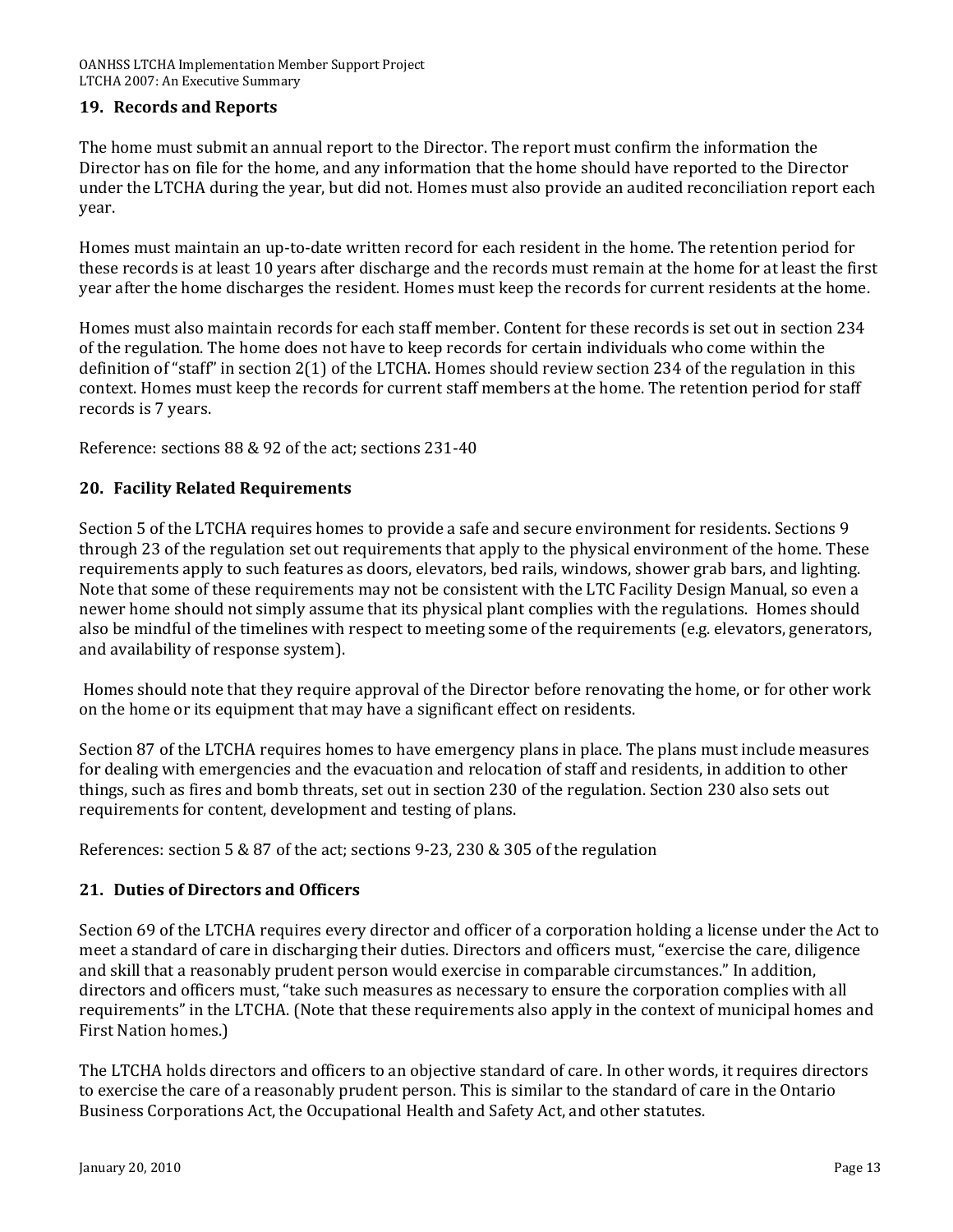Section 69, and more specifically clause 69(1)(a), does not impose a higher standard of care on non-profit directors than what these directors faced before the LTCHA came into force. However, section 69 does link a standard of care to the specific requirement of ensuring compliance with the LTCHA. This was not the case with the three previous acts governing long term care homes.

Section 69 requires directors to act reasonably and prudently, and "take such measures as necessary" to ensure compliance with the LTCHA. These measures would include establishing governance processes and structures to oversee and monitor compliance. In addition, boards should follow a reasonable and informed decision making process, and each director should act prudently and diligently (ask questions, seek additional nformation and expert advice where necessary, encourage dialogue and independent judgment, and ensure i the board adopts other 'good governance' principles and procedures).

#### References: sections 69 and 182 of the act

*OANHSS Member Support Project: The threepart package on governance accountabilities including a presentation on duties and liabilities, Quick Reference Guide on LTCHA, and presentation on quality and compliance monitoring under the LTCHA for boards and senior managers (January 2011). Note: CD of January 20 Webinar on these topics also available)*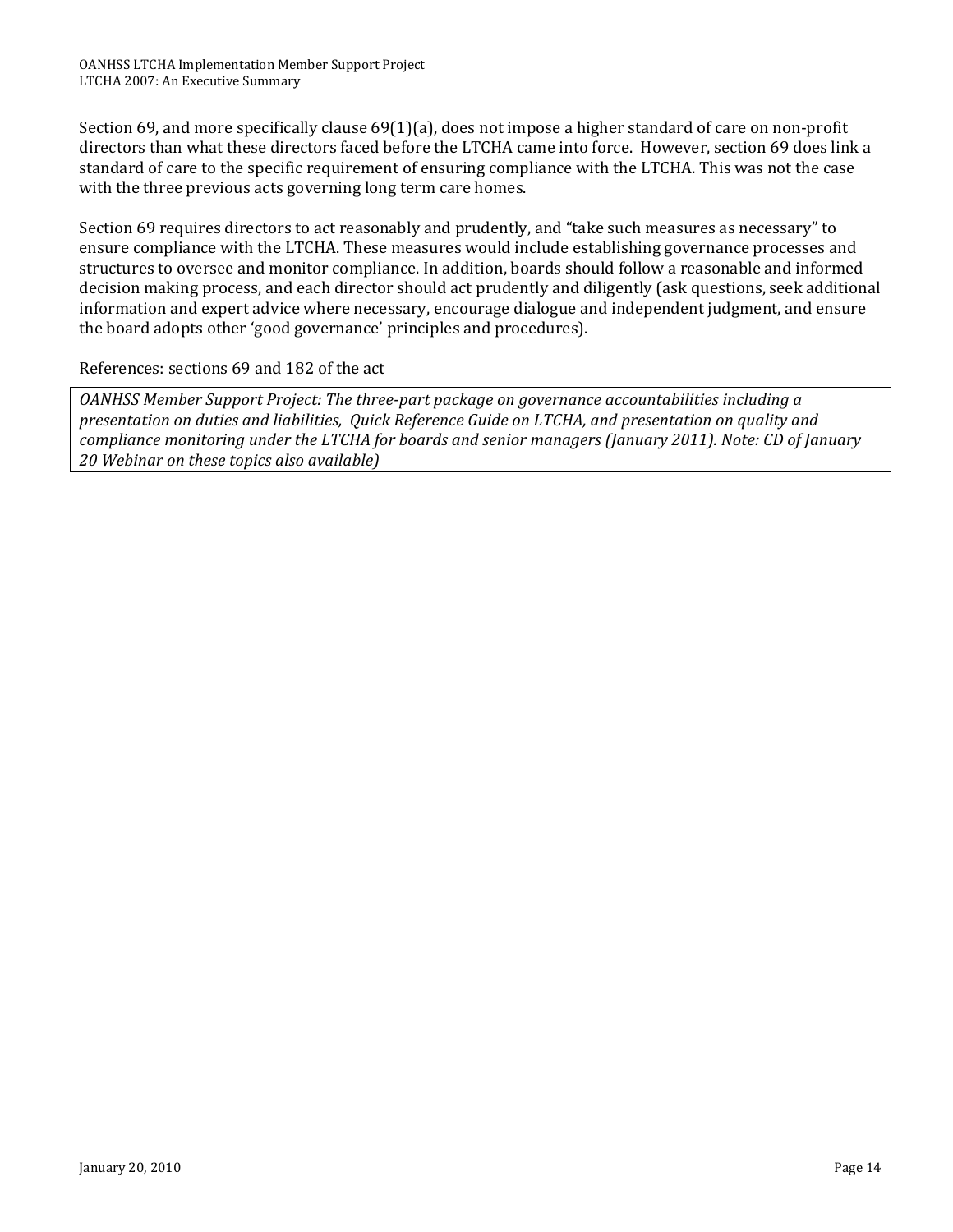

### **LTCHA SCOPE AND KEY REQUIREMENTS**

**Release Date: January 20, 2010**

**Ontario Association of Non-Profit Homes & Services for Seniors** 7050 Weston Road, Suite 700, Woodbridge, Ontario L4L 8G7 (P) 905-851-8821 (F) 905-851-0744 www.oanhss.org